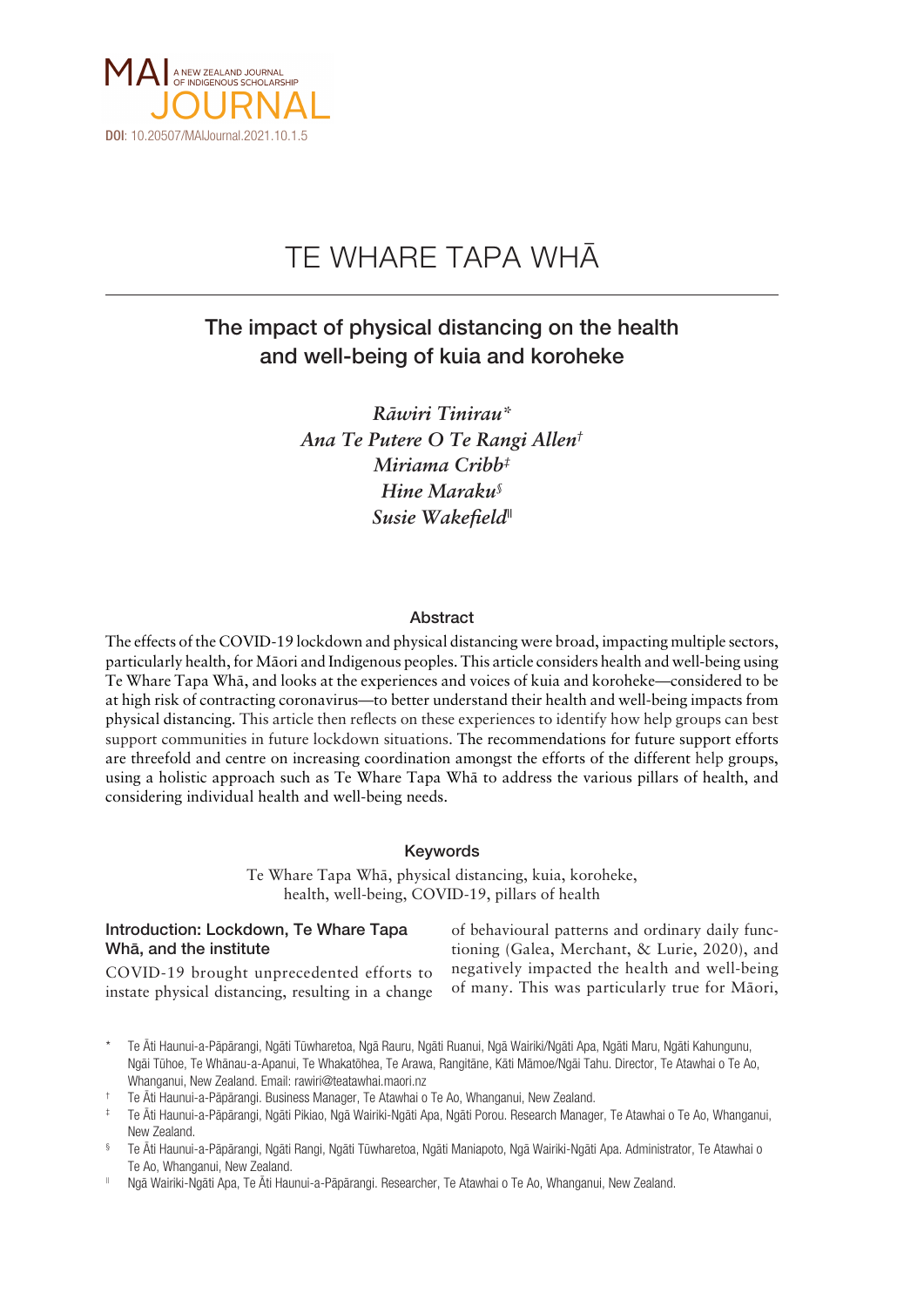a communal people whose activity is based on cultural obligations and actions of reciprocity (Robinson & Williams, 2001). During the first outbreak of the virus and lockdown, New Zealand Government messaging encouraged "social distancing" and "physical distancing" as a protection measure against the virus and used the terms interchangeably (Ministry of Health, 2020a). However, later messaging tended to favour the term "physical distancing", so not to cause confusion between physical distancing measures and staying socially connected with whänau and others (Ministry of Health, 2020b).

Amongst other important cultural tenets, physical and social dimensions are evident within Te Whare Tapa Whä, a model considered essential by tangata whenua to promote and achieve good health and well-being (Ihimaera, 2004). Durie's (1998) conceptualisation of Te Whare Tapa Whä involves four pillars that work together as a system to ensure strength and symmetry: (a) Te taha wairua, deemed the most essential, is concerned with faith and understanding between a person and their environment; (b) Te taha hinengaro focuses on the expression of thoughts and feelings; (c) Te taha tinana, a more familiar health dimension, looks at bodily health with a particular distinction between tapu and noa; and (d) Te taha whänau, which acknowledges the relevance of whänau to health. These four pillars are firmly anchored on a spiritual rather than somatic base (Durie, 1998).

In response to challenges to Te Whare Tapa Whä associated with maintaining social connections whilst distancing physically, Te Atawhai o Te Ao—an independent Mäori research institute for environment and health—redeployed staff to contribute to the support efforts in Whanganui during the second week of Alert Level 4 of the COVID-19 lockdown, which came into force on 25 March 2020. The institute focused on supporting two local kuia and koroheke groups with whom Te Atawhai o Te Ao has an established relationship, and communicated with these groups throughout the lockdown, receiving their response and feedback. This article reflects on the responses and feedback of these kuia and koroheke to understand the effect of physical distancing on the different pillars of their health and how response efforts by help groups can better support this demographic in potential future lockdowns.

#### Response: Supporting the needs of kuia and koroheke

Mäori models of health, including Te Whare Tapa Whä, were used throughout the lockdown period

to encourage good health and well-being (Ware, 2020). National policies and guidelines were also developed, including the *COVID-19 Mäori Response Action Plan* (Ministry of Health, 2020c), providing a framework to protect, prevent, and mitigate the impacts of COVID-19 within whänau, hapü, iwi, and Mäori communities, with particular attention paid to producing whänau-centred communications.

The support efforts of Te Atawhai o Te Ao used Te Whare Tapa Whä and, in so doing, was cognisant of two interrelated situations: first, physical contact is instrumental in Te Whare Tapa Whä and the individual health of kuia and koroheke; and second, the need to reinforce the pillars of health to mitigate the impact of a lack of physical contact. During this time, staff provided a sympathetic ear and had conversations with kuia and koroheke on various topics of interest, including what happened during each week at their homes, what they had been cooking and eating, how they were feeling, how the country was progressing with COVID-19, and enquiring if they needed anything in an attempt to understand how their health was being affected then identifying how they could be supported. Over a seven-week period (from 30 March to 17 May 2020), weekly phone calls and texts were made to 41 kuia and koroheke and staff distributed supplies including kai packs, boredom busters—Te Atawhai o Te Ao research publications, puzzle books, and magazines—hygiene packs, and phone top-up vouchers. Transport assistance was also provided for some kuia and koroheke who required flu vaccinations, doctor visits, and specialist appointments. During interactions with Te Atawhai o Te Ao staff, physical distancing measures were adhered to, whilst care and support were provided for one of the most vulnerable demographics within our community.

#### Methods: Kuia and koroheke guidance

Through the regular communications described previously, kuia and koroheke provided guidance to Te Atawhai o Te Ao staff throughout the lockdown on how they and other kuia and koroheke might best be supported. Institute staff reflected on kuia and koroheke conversations and needs to ascertain key issues and recurring themes arising from those conversations. These were then discussed at staff Zoom hui and decisions were made based on the needs of kuia and koroheke whilst being mindful of other support systems implemented by iwi help groups locally. Based on these reflections and discussions at staff hui, a short qualitative questionnaire was devised then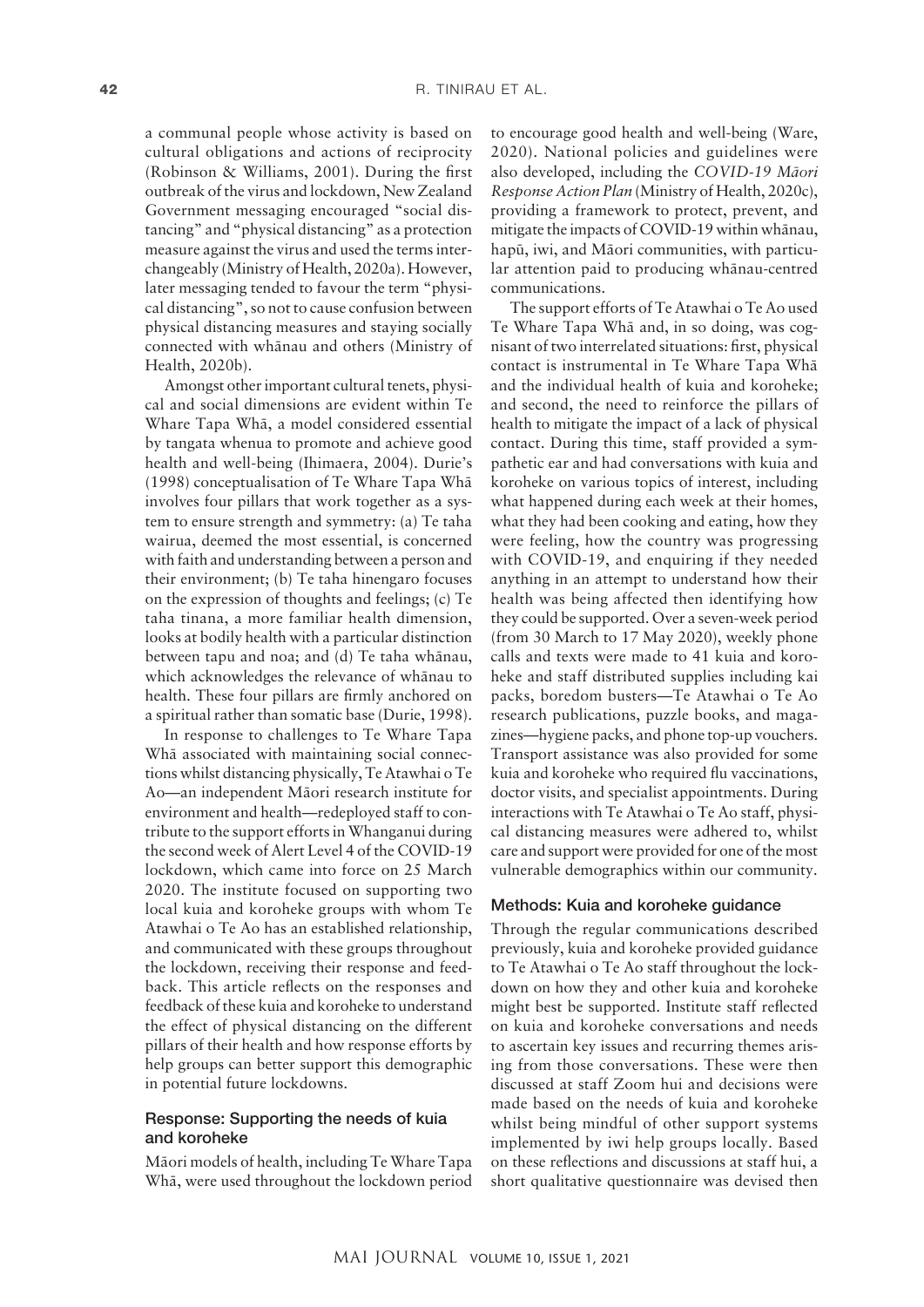delivered to kuia and koroheke, asking for their views on what they found enjoyable about being in lockdown, what they found challenging, what support they or other kuia and koroheke would benefit from, and any other comments they might have. Their guidance in designing our institute's response, appropriate support systems, and the research was critical, given that related activities were based on issues that they experienced and needs that they identified during the course of the lockdown.

Of the 41 kuia and koroheke supported during lockdown, 17 completed the questionnaire. Data gathered through the questionnaire were analysed during staff hui as completed surveys were received. Thus, qualitative data were analysed inductively, where specific kuia and koroheke feedback informed our institute's response as well as the recommendations offered later in this article. Further, and being cognisant of Te Whare Tapa Whä in our approach, data were also analysed deductively, as the pillars of health were used to analyse our response efforts and mediate the challenges associated with physical distancing and providing support. The questionnaire and research were approved by Te Atawhai o Te Ao's Tikanga Rangahau Committee, Whanganui. Consent was obtained from kuia and koroheke for publishing their views in this article.

#### Results: Kuia and koroheke views of lockdown

The toll of physical distancing on the health of kuia and koroheke is evident in the feedback, as described by this couple: "Not being able to travel and catch up with friends and relatives, unable to leave the house to visit or be visited—missing whänau connections" (Kuia 1 and Koroheke 1, feedback).

While many maintained regular communication with whänau via Zoom or phone, for others who were widowed or living alone, the communication by staff was the only conversation they had. Pre-lockdown, these kuia and koroheke relied on social groups to fulfil their need for social connection. Te Atawhai o Te Ao staff also benefited from conversation, as staff cheerfully remembered and noted the joy in the voices and demeanour of kuia and koroheke when they answered the phone calls and saw them in person when delivering packs.

One particular kuia experienced the challenge of losing a relation during the COVID-19 lockdown. Being unable to attend tangihanga to offer their condolences in person or to receive aroha from those outside their bubble was difficult.

The disruption to their health was addressed by fortifying other areas of their health and ensuring each pillar was upheld. Kuia and koroheke strengthened their taha wairua through offering karakia and gratitude: "Before I unpacked anything, I did a karakia, shed a tear (thinking about other countries), truly grateful for my pepeha, my tipuna" (Kuia 3, feedback).

Kuia and koroheke appreciated and took time to enjoy aspects of nature—fresh air, birds, and insects: "I found nothing challenging. I noticed there were more bird numbers … monarch butterflies, bees, worms, insects … The animal kingdom we can learn from" (Kuia 3, feedback). They shared insights and moments of resilience and understanding—the same understanding between the human element and the environment promoted earlier by Durie (1998).

The impact of physical distancing on te taha hinengaro was also prevalent. Comments such as "without you all I would have been stress[ed] out … without you all [and] the support and help and seeing you coming, I think I might have ended up in [a local mental health unit]" (Kuia 4, feedback) were indications of the impact that physical distancing had on the mind. Kuia and koroheke kept their minds active and enjoyed catching up on jobs at home, re-reading books, and gardening. One particular kuia shared: "My enjoyment was pulling out stacks of photo albums, old newsletters, documents from 1927 … I had plenty of time to catch up with beautiful memories" (Kuia 3, feedback).

Te taha whänau was exercised through online technology to keep in touch with whänau. Virtual methods of maintaining relationships, otherwise known as "virtual whanaungatanga" (O'Carroll, 2013), promoted new and alternative ways of maintaining ties and fostering relationships. Despite physical distance, kuia and koroheke continued to pursue whanaungatanga and express their emotions.

Despite the challenges, kuia and koroheke had moments of enjoyment and aroha, noting fewer responsibilities and no need to rush, and being able to spend quality time with their partners, catch up on odd jobs and tasks, slow down, walk, and garden. All kuia and koroheke acknowledged the aroha and support received: "Lockdown has shown how much love and support by various organisations … what would we do without you all" (Kuia 2 and Koroheke 2, feedback).

Kuia and koroheke identified areas of improvement for support responses and how responses could better address community needs by considering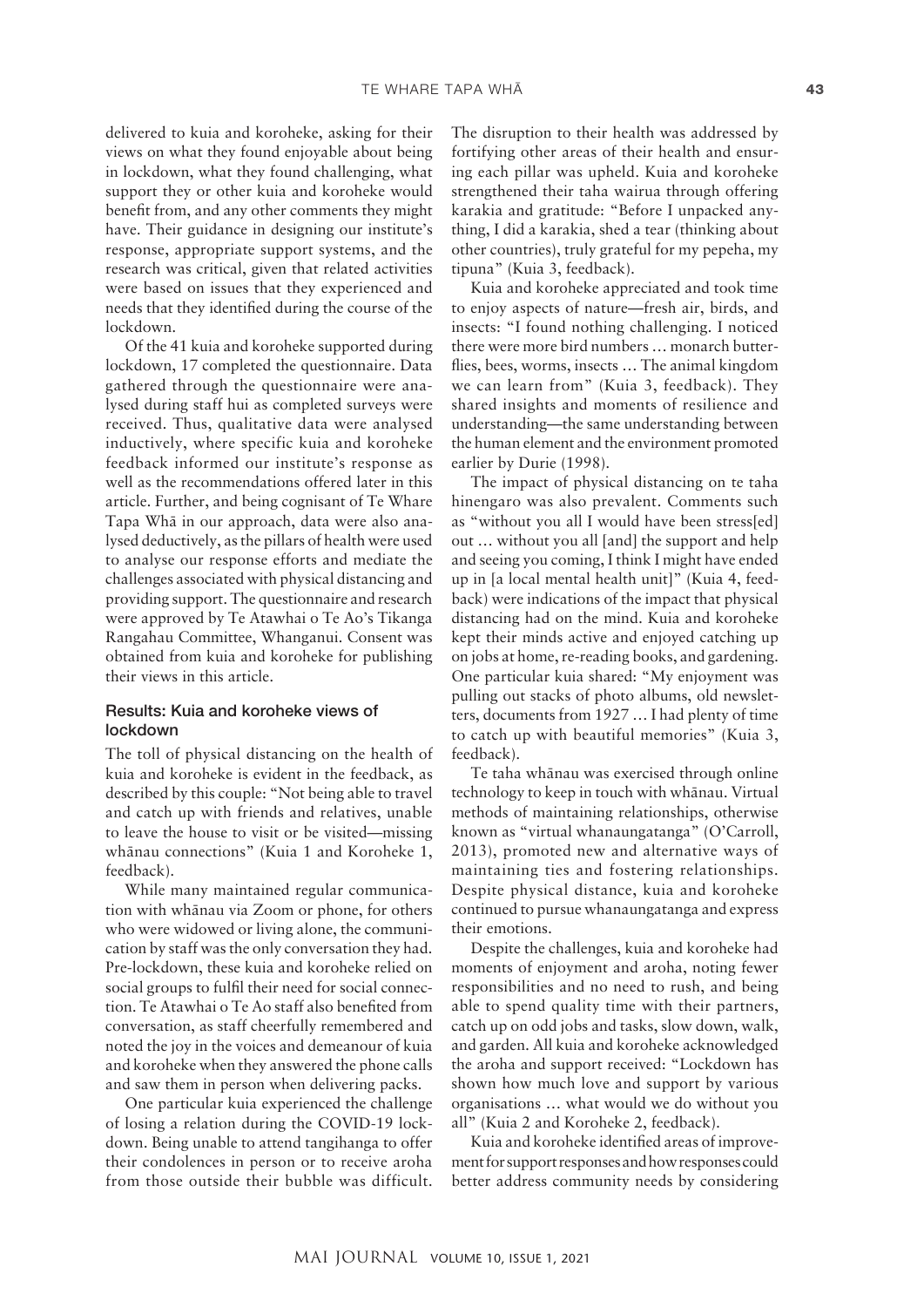individual health needs, such as the dietary limitations of diabetics and coordination amongst the support groups. One kuia noted: "Perhaps a more co-ordinated effort between the different help groups, to prevent a doubling up in the food parcels given to kaumätua" (Kuia 5, feedback).

# Recommendations for future support efforts

The recommendations for future support efforts are threefold and centre on coordination among the different help groups, addressing the various pillars of health, and addressing the unique health needs of individuals: (a) Better coordination is required from health and social services, government agencies, iwi, research institutes, and help groups, as this is important when addressing the needs of our communities; (b) Support that encourages kuia and koroheke to be active and mentally stimulated is called for, and is appreciated by kuia and koroheke—an example of addressing a particular pillar of Te Whare Tapa Whä; (c) Individual and targeted communication is essential to ensure even the most modest of health needs (whether these be mental, spiritual, physical and/or whänau related) of an individual are met.

#### Conclusion

Kuia and koroheke feedback highlights the importance of recognising Te Whare Tapa Whä and the different pillars of health, their inalienability to each other, and the need to address each pillar individually when supporting health and wellbeing holistically. This reinforces the importance of Te Whare Tapa Whä as a model of health and well-being that can be used to support Mäori and Indigenous communities during times of crisis.

The experience of offering support to kuia and koroheke during the lockdown period demonstrates the need for future support efforts to be flexible, responsive, and based on needs, which are varied and informed by the individual. Researchers, organisations, and funders also need to be flexible and agile to ensure all can respond appropriately to the health and well-being needs of Mäori communities, particularly in changing social contexts.

#### Acknowledgements

We wish to acknowledge our kuia and koroheke who we engaged with during the COVID-19 lockdown in 2020 and those who participated in our research. We offer our appreciation to the Health Research Council of New Zealand for awarding us Independent Research Organisation Funding (14/1005).

#### **Glossarv**

| aroha             | compassion and sympathy,<br>love                                                                                                                                |
|-------------------|-----------------------------------------------------------------------------------------------------------------------------------------------------------------|
| hapū              | cluster of extended families,<br>descended from an<br>eponymous ancestor                                                                                        |
| hui               | meeting, gathering                                                                                                                                              |
| iwi               | tribe, nation                                                                                                                                                   |
| kai               | food                                                                                                                                                            |
| karakia           | ritual chants, invocations                                                                                                                                      |
| kaumātua          | elderly people                                                                                                                                                  |
| koroheke          | elderly man; grandfather                                                                                                                                        |
| kuia              | elderly woman; grandmother                                                                                                                                      |
| noa               | unrestricted                                                                                                                                                    |
| pepeha            | tribal saying, motto, proverb                                                                                                                                   |
| tangihanga        | funeral                                                                                                                                                         |
| tangata whenua    | people of the land                                                                                                                                              |
| tapu              | sacred, requiring respect or<br>reverence                                                                                                                       |
| te taha hinengaro | psychological aspects                                                                                                                                           |
| te taha tinana    | physical aspects                                                                                                                                                |
| te taha wairua    | spiritual aspects                                                                                                                                               |
| te taha whānau    | family aspects                                                                                                                                                  |
| Te Whare Tapa Whā | health philosophy based on a<br>Māori holistic health and<br>well-being model developed<br>by Dr Mason Durie in 1998                                            |
| tikanga rangahau  | culturally relevant research<br>protocols and practices                                                                                                         |
| Tikanga Rangahau  | a sub-committee of the<br>Board of Te Atawhai o<br>Te Ao, responsible for<br>validating tikanga rangahau<br>that is used in research<br>programmes and projects |
| tipuna            | ancestors; grandparents                                                                                                                                         |
| whānau            | extended families                                                                                                                                               |
| whanaungatanga    | relational systems                                                                                                                                              |
| Whanganui         | a river and city, based on<br>the west coast of the lower<br>North Island of Aotearoa<br>New Zealand                                                            |

### **References**

- Durie, M. (1998). *Whaiora: Maori health development* (2nd ed.). Auckland, New Zealand: Oxford University Press.
- Galea, S., Merchant, R. M., & Lurie, N. (2020). The mental health consequences of COVID-19 and physical distancing: The need for prevention and